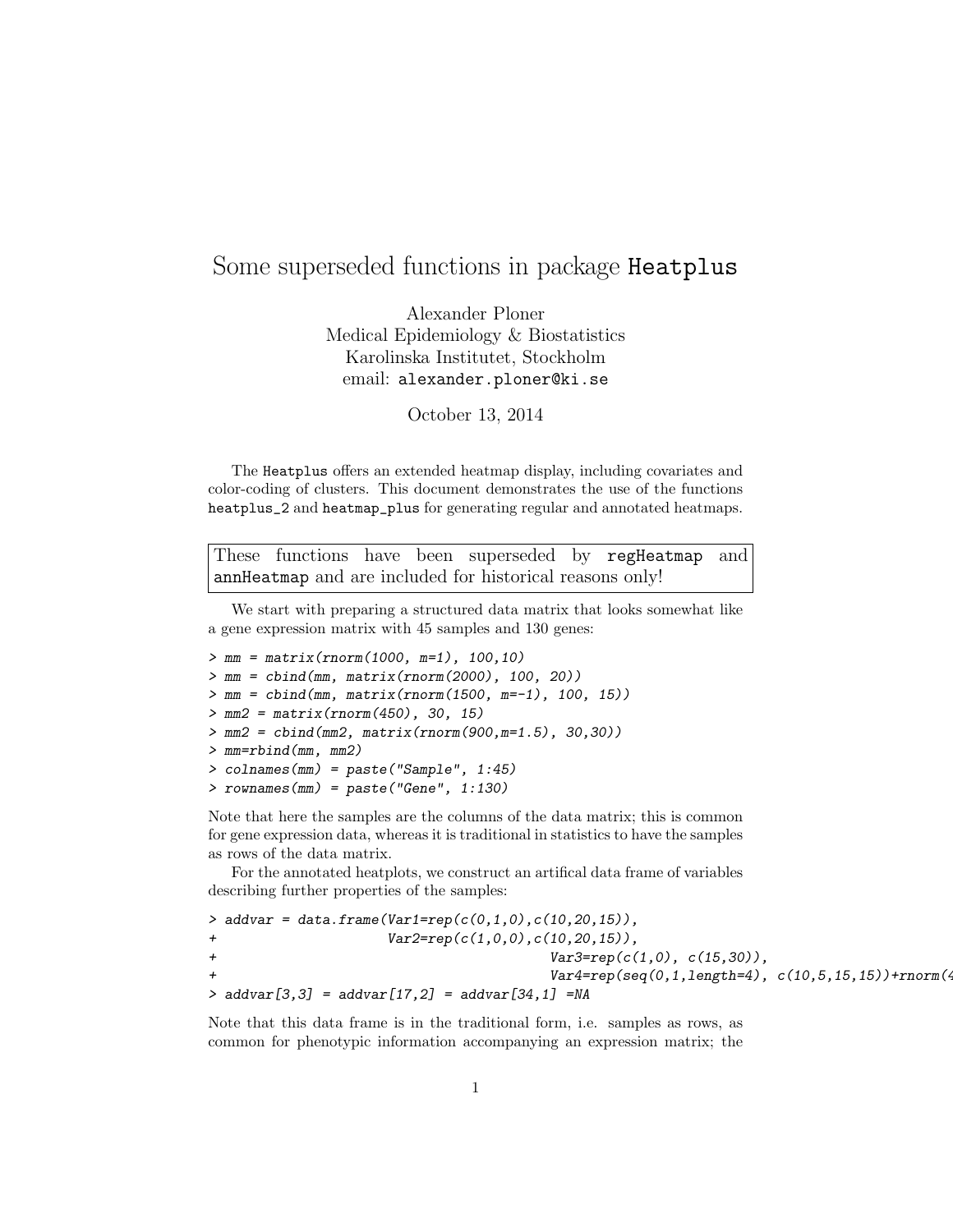## > library(Heatplus)

> heatmap\_2(mm)



Figure 1: By default, the output of heatmap\_2 is very similar to the graph produced by heatmap(mm).

first three variables are binary, the fourth is quantitative, and we have thrown in a few missing values to make it more interesting.

The rest of this vignette consists of graphs produced by the functions heatmap\_2, which produces a basic heat map similar to heatmap, and heatmap\_plus, which produces annotated heat maps.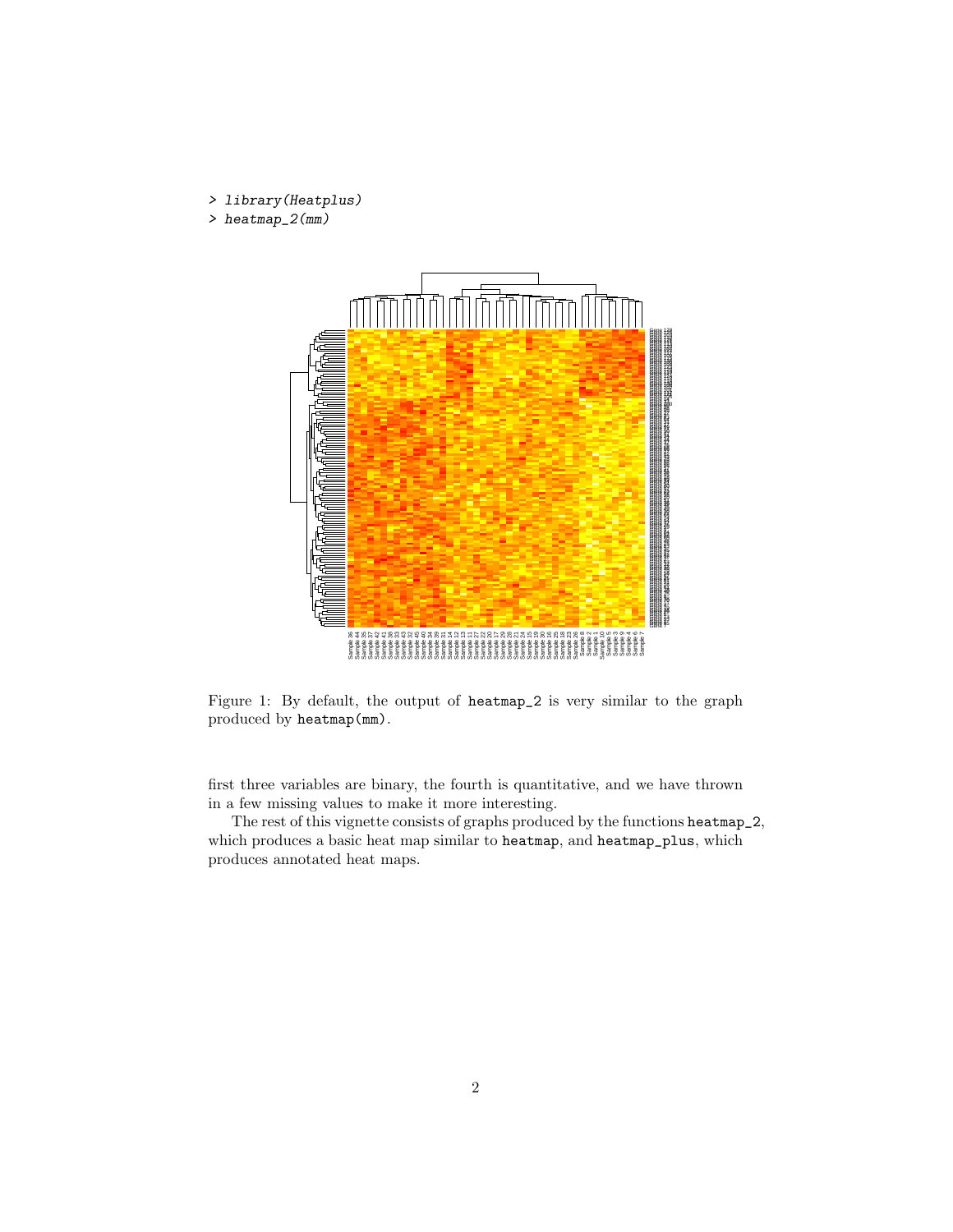> heatmap\_2(mm, do.dendro=c(FALSE, TRUE), legend=1, legfrac=12)



Figure 2: Here we suppress the plotting of the row dendrogram (though the rows are still sorted!), and we add a legend at the bottom, slightly smaller than the default.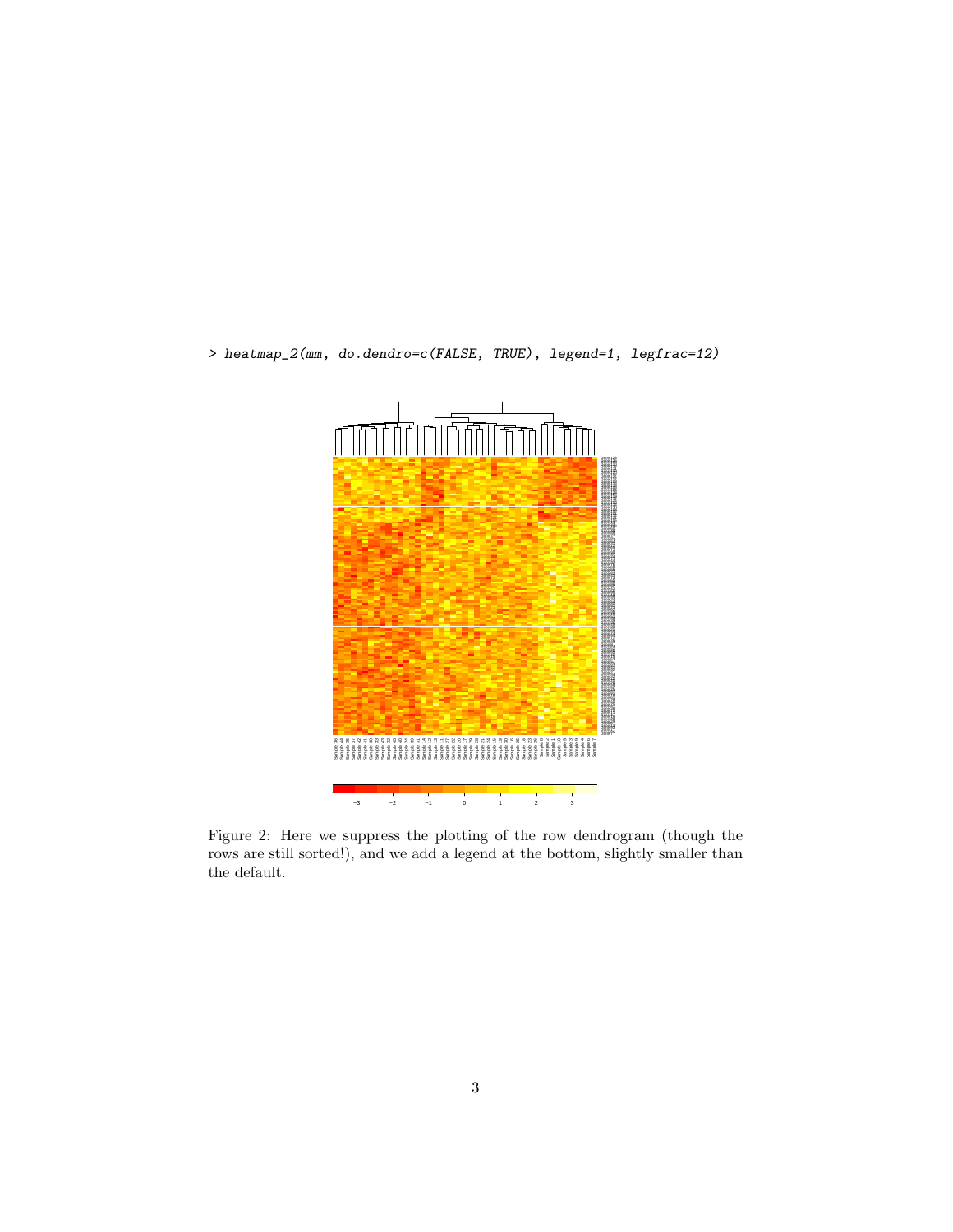> heatmap\_plus(mm)



Figure 3: If we do not specify extra variables, heatmap\_plus just produces a heatmap without drawing the row dendrogram (though as in Figure 2, the rows are sorted according to the dendrogram). Note however, how the sample labels are now plotted under the column dendrogram; this does not look nice, but the need for this will becom clear in Figure 4.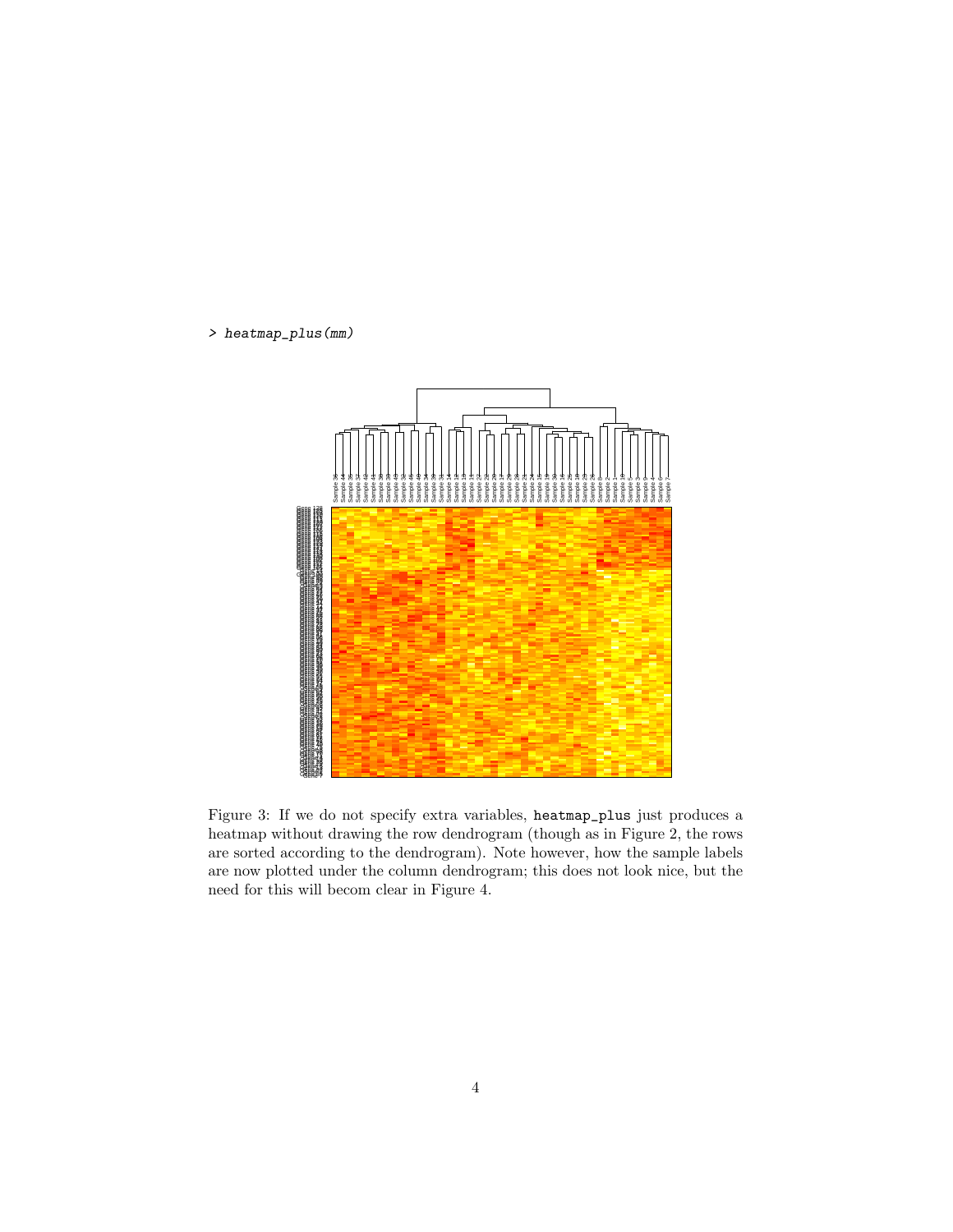> colnames(mm) = NULL

> heatmap\_plus(mm, addvar=addvar, cov=4)



Figure 4: Here we set column names to NULL in order to get rid of the ugly labels seen in Figure 3. Then we produce an annotated heat map, specifying that we do have a covariate in column 4 of addvar.